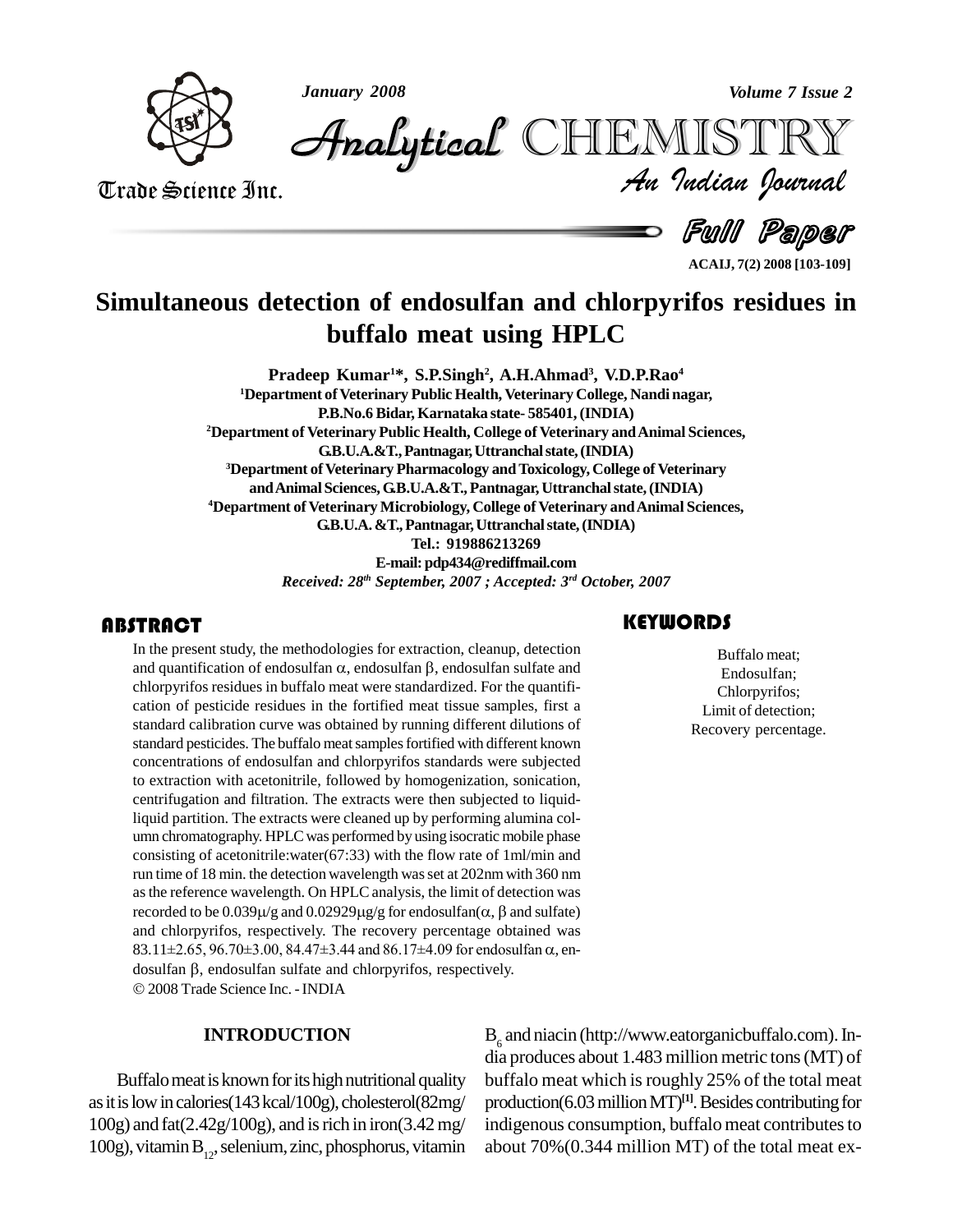ported from India<sup>[2]</sup>. Inspite of all these facts, in India uid ch the research on pesticide residues in meat in general and buffalo meat in particular has been mediocre.

As per the registration committee under the insecticides act,(1968)India, asmanyas 181 pesticides have been registered for regular use in the country<sup>[3]</sup>. And presently, 44 types of pesticides aremanufactured in India and endosulfan (6,7,8,9,10,10-hexachloro-1,5,5a,6,9, 9a-hexahydro-6,9-methano-2,4,3-benzadioxathiepin3 oxide) and chlorpyrifos (O,O-diethyl O-3,5,6-trichloro-<br>endosultan  $\alpha$ (97 % purity), endosultan  $\beta$ (99 %), en-2-pyridyl phophorothioate) are in common use<sup>[4]</sup>. Though dosulfa<br>the consumption of pesticides in India is 0.5kg/ha which (98.5 %)<br>is far less vis- $\alpha$ -vis other countries(7kg/ha in the USA) the consumption of pesticides in India is 0.5kg/ha which **[3]**, the inadequate knowledge of farmers hasled to in-discriminate and injudicious use of pesticides causing the problem of pesticide residues in food.

Endosulfan is an organochlorine pesticide of the cyclodiene subgroup. Technical grade endosulfan is comprised of two molecular forms(isomers), the al pha- and beta-isomers in the ratio of 7:3, respectively<sup>[5]</sup>. Endosulfan sulfate is a biotransformation reaction prod-<br>uct of technical-grade endosulfan<sup>[6]</sup> Endosulfan residues having a 200µl loop, diode array detector and peltier uct of technical-grade endosulfan<sup>[6]</sup>. Endosulfan residues havi in food may affect central nervous system, kidney, liver and blood chemistry. Endosulfan causes teratogenic effects<sup>[7]</sup>; the use of endosulfan in plantation resulted in large number of children born with deformed limbs and mental abnormalities in Padre village in Kerala state<sup>[8]</sup>. It also shows mutagenic and carcinogenic effects **[9,10]**. It is a persistent organic pollutant (POP), for it persists in the environment for extended periods of time(an estimated half-life of 9 months to 6 years) and hence has a high potential for bioaccumulation and biomagni fication<sup>[11]</sup>, increasing the exposure risk of many nontarget animals and human beings.

chlorpyrifos on reproductive and endocrine system<sup>[12]</sup>.  $\frac{dP}{dr}$ Chlorpyrifos(O,O-diethyl O-3,5,6-trichloro-2 pyridyl phophorothioate) is a non polar, broad-spectrum organophosphorous non-systemic insecticide.It primarily affects the nervous system through inhibition of cholinesterase, an enzyme required for proper nerve functioning. It also affects the cardiovascular and respiratory systems and reports exist on the effects of

*Indian*<br>*Indian*<br>*Indiana*<br>*I ISTRY*<br>*IISTRY* In the present study efforts were made to standardize dues of suitable methodologies for extraction, cleanup, detection and quantification of endosulfan and chlorpyrifos residues in buffalo meat by using high performance liq-

CHEMISTRY

uid chromatography.

### **EXPERIMENTAL**

### **Chemicals**

HPLC grade solvents such as acetonitrile(MeCN), water and dichloromethane, and GR grade chemicals such as alumina(aluminium oxide, neutral activity I-II grade), sodium sulfate were used. Pure technical grade such as alumina(aluminium oxide, neutral activity I-II<br>grade), sodium sulfate were used. Pure technical grade<br>endosulfan  $\alpha$ (97 % purity), endosulfan  $\beta$ (99 %), endosulfan sulfate(98 %)(Supelco, USA) and chlorpyrifos (98.5 %)(Sigma-Aldrich Co.) were used.

### **Apparatus**

A homogenizer(Polytron®), a refrigerated centrifuge (Multifuge 1 S-R ), an ultrasonicator(Soniprep ) and a vacuum manifold pump were used.

### **HPLC system**

**LC system**<br>Perkin Elmer®(model series 200) comprising of quaternary LC pump, autosampler with Rheodyne injector Perkin Elmer®(model series 200) comprising of qua-<br>ternary LC pump, autosampler with Rheodyne injector<br>having a 200µl loop, diode array detector and peltier column ovenwas used.

### **Column**

umn<br>LichroCART® 250-4 / LiChrospher® 100 RP-18e Column<br>LichroCART®250-4/LiChrospher®100 RP-18e<br>endcapped(250mm×4mm, with the particle size of LichroCART®2:<br>endcapped(250mm><br>5µm) was used.

### **Mobile phase**

The mobile phase consisted of acetonitrile and water in the ratio of 67:33. The flow rate was 1ml/min and the run timewas 18min.

### **Meat samples**

Meat tissues were collected from freshly slaughtered buffaloes at Bareilly slaughter house.

### **Extraction and cleanup**

The buffalo meat samples detected negative for endosulfan and chlorpyrifos residues were fortified with different known concentrations of standard endosulfan and chlorpyrifos. The extraction and cleanup of the residues of endosulfan and chlorpyrifos were carried out as per the method of Bottomley and Baker(1984) **[13]** with suitable modifications.

The fortified meat tissue sample weighing 5g was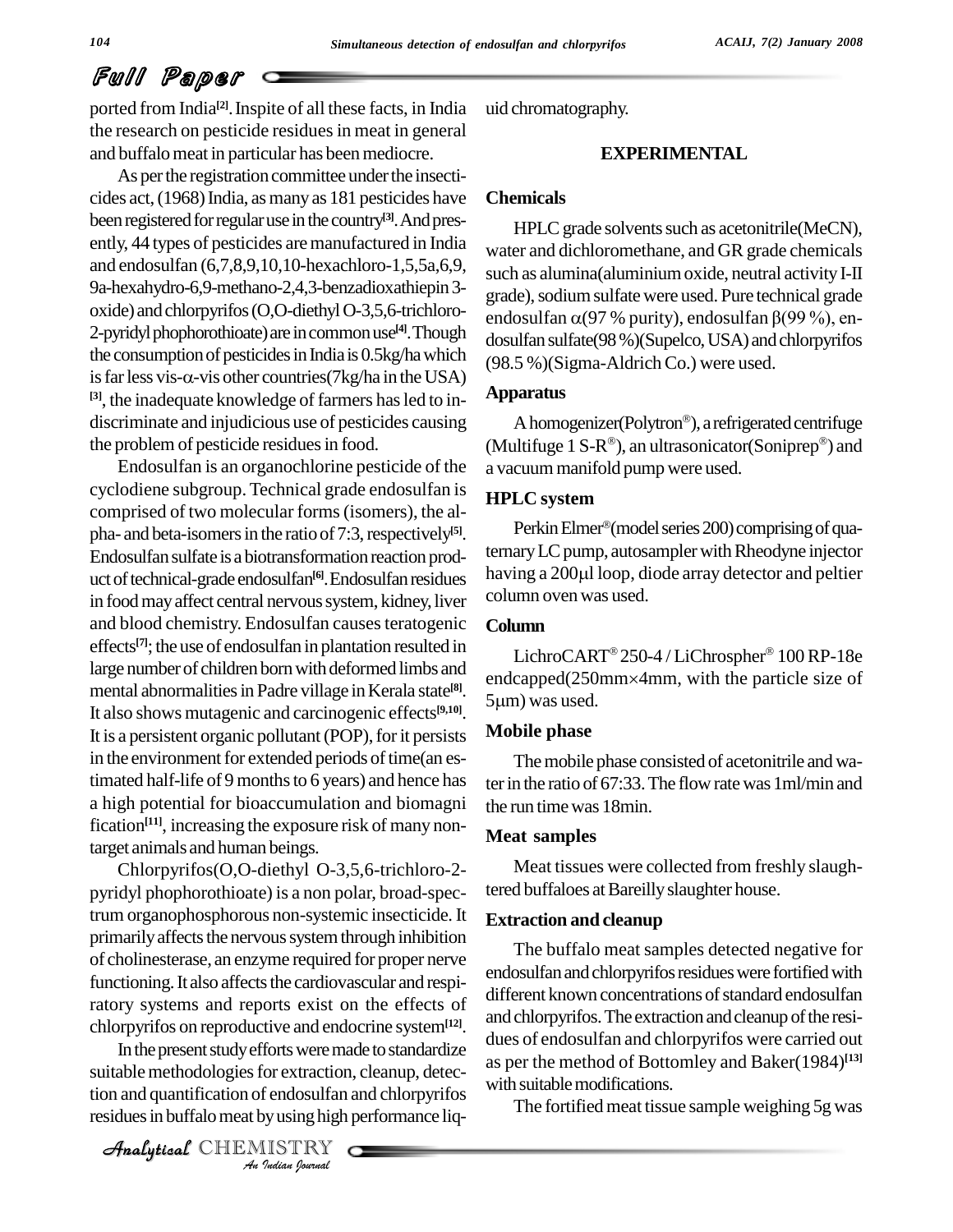taken in a clean and dry spouted beaker(50ml capacity) and cutinto small pieces(lessthan 1mmthickness) using a clean scissors. Due care was taken to avoid unnecessary contamination of the sample during processing. The sample(weighing 5g) was added with 30ml of acetonitrile and stirred. The stirred mixture was homogenized using high speed homogenizer at 1000rpm for 5min. The homogenate was then sonicated at 15 microns amplitude for 30 cycles with a stop time of 5<br>seconds at low temperature, which was maintained with brane filter. A volume of 20 ul of this reconstituent was seconds at low temperature, which was maintained with crushed ice.The sonicated homogenatewas centrifuged at 10,000 rpm( $4^{\circ}$ C) for 10 min and the supernatant was  $\frac{pny}{p}$ taken and filtered through Whatman  $(\# 42)$  filter paper. The sediment that remained on the filter paper along with the filter paper was once again homogenized and<br>filtered Both the filtrates were pooled in a 250ml can carried out by using 'Total Chrom' software. filtered. Both the filtrates were pooled in a 250ml ca pacity separatory funnel and added with 50 ml of sodium sulfate solution(2.5%) and 30ml of dichloro methane and then subjected to liquid-liquid partition. The contents were vigorously shaken for 2-5min and kept undisturbed for 10min for the separation of layers. Once the layers got separated, the lower organic layer was collected into a clean and dry beaker. The upper aqueouslayerwas again subjected to liquid-liquid partitioning with 20ml of dichloromethane and the lower organic layer was collected. The pooled lower organic From endosulfan stock solution, 200µl was diluted with layer was then dehydrated on sodium sulfate column(a clean test tube of 1cm internal diameter was punched at the bottom and non absorbent cotton was placed at the bottom and then the column was prepared by putting anhydrous sodium sulfate into the tube for the approximate column length of 5cm). The dehydrated ex-<br>solution, a volume of 150µl was diluted with 850µl actract was allowed to evaporate at room temperature to<br>etonitrile so as to get working standard solution of 15µg get approximately 5ml of final volume. This was followed by cleanup by alumina column chromatography.

The content(5ml) obtained in the extraction proce dure was subjected to adsorption chromatography on alumina column in order to eliminate various co-extractives such as fats and fatty acids which could possibly be present in the extract and hinder in the detection of peaks of the putative pesticides. The alumina columns were prepared by slurry packing 10g aluminium oxide and dichloromethane(20ml) in the burettes. All possible care was taken to avoid trapping of air bubbles in the column. The five milliliter extract containing the putative pesticide residueswas passed through the alumina column. The residues retained were eluted with 10 ml of dichloromethane.The eluate was collected in a beaker and was allowed to evaporate completely under the gentle streamof air.

### **Detection of endosulfan and chlorpyrifos residues byHPLC**

The content of the beaker was reconstituted in 1ml **by HPLC**<br>The content of the beaker was reconstituted in 1ml<br>acetonitrile and filtered through  $0.22\mu$  millipore mem-The content of the beaker was reconstituted in 1ml<br>acetonitrile and filtered through  $0.22\mu$  millipore mem-<br>brane filter. A volume of  $20\mu$  of this reconstituent was injected into the column for HPLC run. Chromatography was performed by using diode array detector (DAD) at 202nmdetection wavelength with 360nmas the reference wavelength. The temperature was kept<br>constant at 40<sup>o</sup>C. The run and analysis of samples was<br>carried out by using 'Total Chrom' software. constant at  $40^{\circ}$ C. The run and analysis of samples was

### **Quantification of endosulfan chlorpyrifos residues**

For the quantification of endosulfan and chlorpyrifos residues in the fortified meat tissue samples, first a standard calibration graph was obtained by running differ-<br>ent dilutions of standard endosulfan and chlorpyrifos.<br>Stock standard solution of 100µg ml<sup>-1</sup> concentration ent dilutions of standard endosulfan and chlorpyrifos. Stock standard solution of  $100\mu g$  ml<sup>-1</sup> concentration was prepared by dissolving 10mg each of standard en-Stock standard solution of 100µg ml<sup>-1</sup> concentration<br>was prepared by dissolving 10mg each of standard en-<br>dosulfan  $\alpha$ , endosulfan  $\beta$ , endosulfan sulfate and chlorpyrifos separately in 100ml each of acetonitrile.<br>From endosulfan stock solution, 200µl was diluted with<br>800µl of acetonitrile so as to get a working standard dosulfan  $\alpha$ , endosulfan  $\beta$ , endosulfan sulfate and<br>chlorpyrifos separately in 100ml each of acetonitrile.<br>From endosulfan stock solution, 200µl was diluted with 800µl of acetonitrile so as to get a working standard solution of  $20\mu$ g m<sup>-1</sup> concentration. With this working standard solution, two-fold dilutions, viz., 20.00, 10.00, 5.00, 2.50, 1.25, 0.625, 0.312, 0.156, 0.078, and standard solution, two-fold dilutions, viz., 20.00, 10.00,<br>5.00, 2.50, 1.25, 0.625, 0.312, 0.156, 0.078, and<br>0.039µg ml<sup>-1</sup> were prepared. From chlorpyrifos stock 5.00, 2.50, 1.25, 0.625, 0.312, 0.156, 0.078, and<br>0.039 $\mu$ g ml<sup>-1</sup> were prepared. From chlorpyrifos stock<br>solution, a volume of 150 $\mu$ l was diluted with 850 $\mu$ l ac-0.039 $\mu$ g ml<sup>-1</sup> were prepared. From chlorpyrifos stock<br>solution, a volume of 150 $\mu$ l was diluted with 850 $\mu$ l ac-<br>etonitrile so as to get working standard solution of 15 $\mu$ g ml -1 concentration.Thisworking standard solutionwas further diluted to get two-fold dilutions, viz., 15.00, 7.50,<br>3.75, 1.875, 0.9375, 0.46875, 0.234375, 0.117187,<br>0.05859 and 0.029295μg ml<sup>-1</sup>. An aliquot of 20μl of 3.75, 1.875, 0.9375, 0.46875, 0.234375, 0.117187, 0.05859 and 0.029295 $\mu$ g ml<sup>-1</sup>. An aliquot of 20 $\mu$ l of these concentrations(thrice) wasinjected into the col umn for HPLC run and a standard curve was obtained by plotting concentration versus the peak area (average).

### $\mathbf s$ **Recovery analysis**

*Indian*<br>*Indian*<br>*IISTRY*<br>*Indian bournal* The area of peaks of standard curves and curves of fortified samples corresponding to the similar concentration were compared and recovery percentage was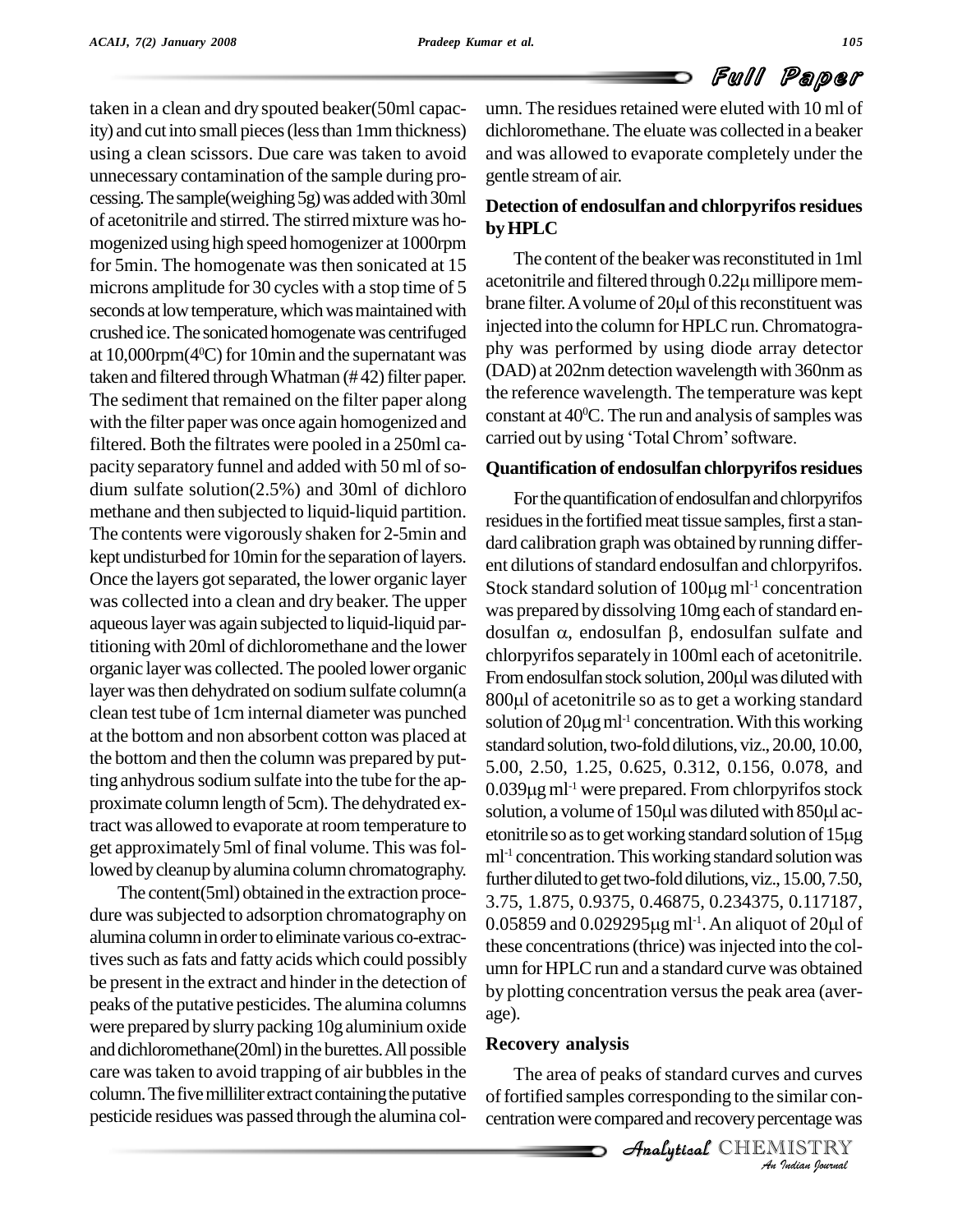calculated by using the following formula<sup>[14]</sup>. The recovery sulfate percentage obtained was used for the estimation of correction factor.This correction factor could be used to calculate the actual concentration of pesticide resi dues in the test samples. The formulae used are;<br> **Recovery**(%) =  $\frac{N(\sum xy) - (\sum x)(\sum y)}{N(\sum x^2) - (\sum x)^2} \times 100$ 

$$
\text{Recovery}(\%)=\frac{N(\Sigma xy)-(\Sigma x)(\Sigma y)}{N(\Sigma x^2)-(\Sigma x)^2}\times 100
$$

 $N =$  number of observations,  $x =$  amount of standard pesticide,  $y =$  amount of pesticide detected in the fortified samples

 $y =$  amount of pesticide detected in the fortified samples<br> **Correction factor(C.f.)** =  $\frac{100}{\text{Percent recovery}} \times 100$ 

### **RESULTSAND DISCUSSION**

### **Extraction and cleanup of endosulfan and chlorpy rifos residues**

 $A$ nalytical partitioning with hexane:acetone $(2:1v/v)$ , the present *Indian*<br>*Ince of endosiness*. The extra<br>*Indian hournal* In the current study, the tissue samples were subjected to extraction and cleanup as per the method of Bottomley and Baker<sup>[13]</sup> with suitable modifications. The record solvent acetonitrile was used for the extraction of en dosulfan and chlorpyrifos residues from the fortified meat tissue samples, which yielded good recovery percent age (83-97%). Several workers have also reported the use of acetonitrile for the extraction of endosulfan and chlorpyrifos residues from the food of animal origin with good recoveries **[13,14,15]**. The use of acetonitrile for the extraction of chlorpyrifos from the food of animal origin good recoveries<sup>[13,14,15]</sup>. The use of acetonitrile for the<br>extraction of chlorpyrifos from the food of animal origin<br>was also reported by Claborn and Chau<sup>[19]</sup>; Félix et al. **[12]** andAtillo et al. **[13]**.The extraction of endosulfan and chlorpyrifos residues was followed by liquid-liquid partitioning with sodium sulfate solution(2.5%): dichloromethane(1:1 v/v). However, liquid-liquid partition with acetonitrile:hexane was used to extract en dosulfan<sup>[14,15]</sup>, organochlorines (including endosulfan)<sup>[16]</sup> and chlorpyrifos<sup>[12]</sup> from the food of animal origin. During the course of the present study, it was observed that the combination of sodium sulfate and dichloromethane used for liquid-liquid partition, required lesser evaporation time vis-a-vis acetonitrile:hexane combination. Although Singh andChawla **[17]**extracted organochlorines from animal tissue matrices by using liquid-liquid study revealed the presence of endosulfan in both the organic and aqueous phases. The extract obtained after liquid-liquid partition was dehydrated on the sodium

CHEMISTRY

sulfate column to get rid of its water content.

In order to eliminate the co-extractives, adsorption chromatography on alumina column(neutral grade) was performed.Similar(Alumina column) chromatography procedures have also been used forthe cleanup of en dosulfan and chlorpyrifos residues from the food of animal origin by several researchers<sup>[18,19]</sup>with recovery of the residues ranging from 75-90%.

### **Detection and quantification of endosulfan and chlorpyrifos residues**

In this study, HPLC with diode array detector (DAD) was used for the detection and quantification of endosulfan and chlorpyrifos residues. High performance liquid chromatographyhas been used forthe quantifi cation of chlorpyrifos **[9,20]**. The sensitivity of the tech nique is adjudged on the basis of limit of detection of a particular pesticide residue. In the present study, the nique is adjudged on the basis of limit of detection of a<br>particular pesticide residue. In the present study, the<br>limit of detection for endosulfan( $\alpha$ ,  $\beta$  and sulfate) was particular pesticide residue. In the present study, the<br>limit of detection for endosulfan( $\alpha$ ,  $\beta$  and sulfate) was<br>recorded to be 0.039µg/g (Figures 1-3), which was well below the codex maximum residue limit(MRL) of recorded to be  $0.039\mu\text{g/g}$  (Figures 1-3), which was<br>well below the codex maximum residue limit (MRL) of<br> $0.1\mu\text{g/g}$  for endosulfan in buffalo meat. The limit of de-

| S.no. | Concentration (ppm) | Area      |
|-------|---------------------|-----------|
|       | 0.03905             | 1589.4    |
| 2     | 0.07810             | 3652.74   |
| 3     | 0.15620             | 5987.25   |
| 4     | 0.31250             | 10425.79  |
| 5     | 0.62500             | 17214.78  |
| 6     | 1.25000             | 32478.54  |
|       | 2.50000             | 65924.46  |
| 8     | 5.00000             | 124789.89 |
| 9     | 10.00000            | 264578.21 |
| 10    | 20.00000            | 547895.32 |



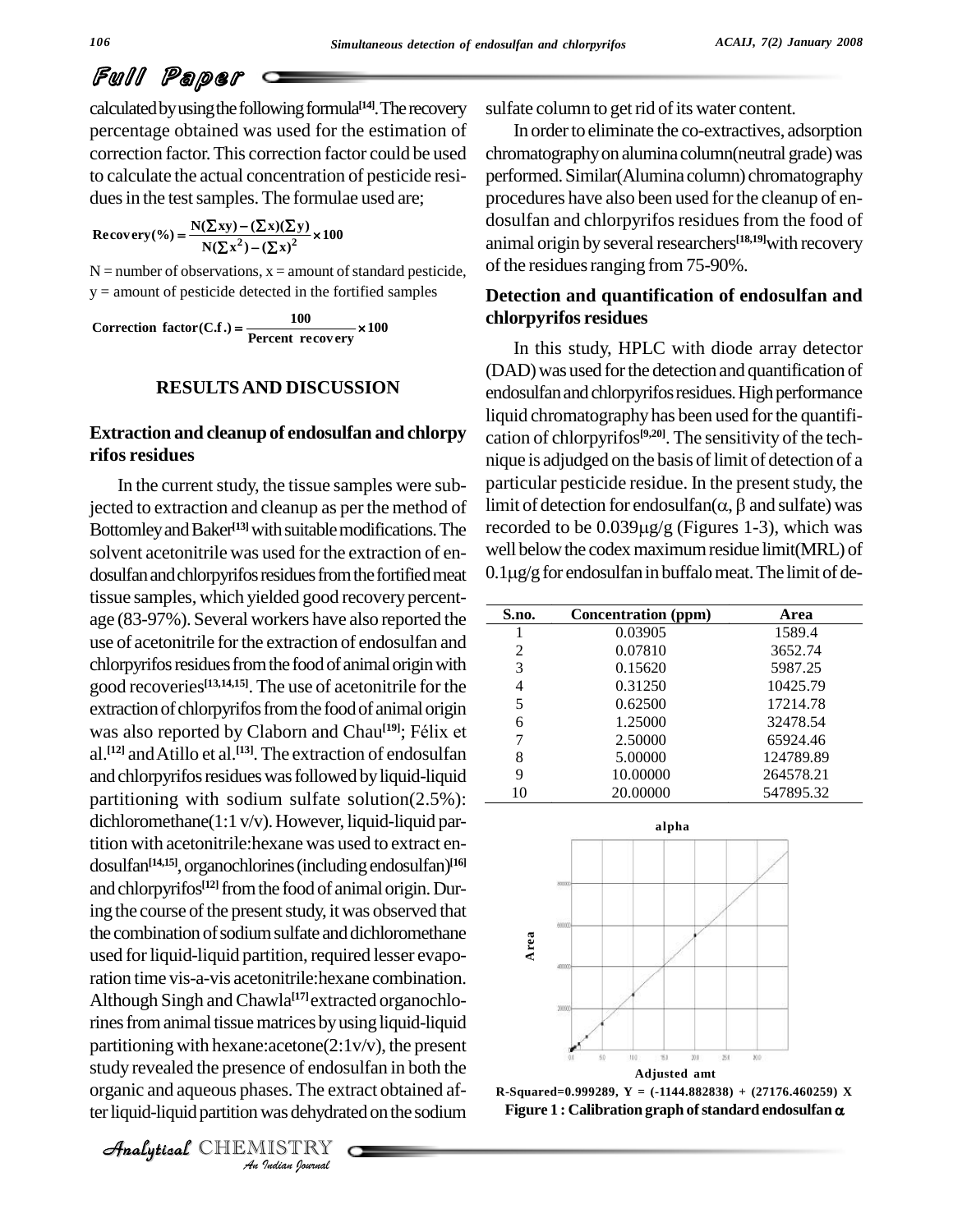| S.no. | <b>Concentration</b> (ppm) | Area      | S.no. | Concentration (ppm) | Area       |
|-------|----------------------------|-----------|-------|---------------------|------------|
|       | 0.03905                    | 3012.79   |       | 0.02929             | 5421.12    |
|       | 0.07810                    | 5247.86   |       | 0.05859             | 13385.15   |
|       | 0.15620                    | 7854.12   | 3     | 0.11718             | 21141.89   |
| 4     | 0.31250                    | 13245.24  | 4     | 0.23437             | 40015.87   |
|       | 0.62500                    | 22897.45  |       | 0.46875             | 82547.02   |
| h     | 1.25000                    | 42150.14  | 6     | 0.93750             | 139975.46  |
|       | 2.50000                    | 74879.52  |       | 1.87500             | 294571.19  |
| 8     | 5.00000                    | 168754.25 | 8     | 3.75000             | 554712.01  |
| Q     | 10.00000                   | 312546.88 | 9     | 7.50000             | 1041206.79 |
| 10    | 20.00000                   | 609746.51 | 10    | 15.00000            | 1845245.20 |



**R-Squared = 0.999381, Y = (4234.491550) + (30483.036910) X Figure 2: Calibration graph ofstandard endosulfan**

| S.no. | Concentration (ppm) | Area      |  |
|-------|---------------------|-----------|--|
|       | 0.03905             | 1198.25   |  |
| 2     | 0.07810             | 2548.21   |  |
| 3     | 0.15620             | 4125.85   |  |
| 4     | 0.31250             | 6744.82   |  |
| 5     | 0.62500             | 10854.48  |  |
| 6     | 1.25000             | 18457.24  |  |
| 7     | 2.50000             | 27800.79  |  |
| 8     | 5.00000             | 49875.46  |  |
| 9     | 10.00000            | 108245.32 |  |
| 10    | 20.00000            | 198542.24 |  |





**chlor**



Figure 4: Calibration graph of standard chlorpyrifos<br>tection for chlorpyrifos was recorded to be  $0.02929\mu$ g/ **Figure 4: Calibration graph of standard chlorpyrifos** 

g (Figure 4), which was well below the MRL of tection for chlorpyrifos was recorded to be  $0.02929\mu g$ <br>g (Figure 4), which was well below the MRL of<br>chlorpyrifos (1 $\mu g$ /g [CODEX] and  $0.1\mu g$ /g [Bureau of Indian Standards]) which accentuates the validity of the chlorpyrifos (1µg/g [CODEX] and 0.1µg/g [Bureau of<br>Indian Standards]) which accentuates the validity of the<br>method. The calibration graphs for endosulfan  $\alpha$ , en-Indian Standards]) which accentuates the validity of the<br>method. The calibration graphs for endosulfan  $\alpha$ , en-<br>dosulfan  $\beta$  and endosulfan sulfate (Figures 1-3) were method. The calibration graphs for endosulfan  $\alpha$ , endosulfan  $\beta$  and endosulfan sulfate (Figures 1-3) were found to be linear from 0.03905 to 20 $\mu$ g/ml with a correlation coefficient of 0.9992, 0.9993 and 0.9980 re spectively. The calibration graph for chlorpyrifos (Figure 4) was also found to be linear from 0.02929 to spectively. The calibration graph for chlorpyrifos (Fig-<br>ure 4) was also found to be linear from 0.02929 to<br>15µg/ml with a correlation coefficient of 0.9953. These graphs were used to calculate the concentration of en dosulfan and chlorpyrifos residues in the fortified samples and could be used for test samples.

very important. During the course of collection of spectra in this study, all the four pesticides(endosulfan α,<br>endosulfan β, endosulfan sulfate and chlorpyrifos) found *Indian Ω*,<br>*Indian Ω*,<br>*Indian Indian*<br>*IISTRY*<br>*Indian Iournal* tra in this study, all the four pesticides (endosulfan  $\alpha$ , In order to get higher accuracy in the detection of pesticide residues, selection of suitable wavelength is<br>very important. During the course of collection of spec-<br>tra in this study, all the four pesticides(endosulfan  $\alpha$ , to absorb light at the wavelength of 198-207nm.Thus, the wavelength of 202nm(average) was selected in the

CHEMISTRY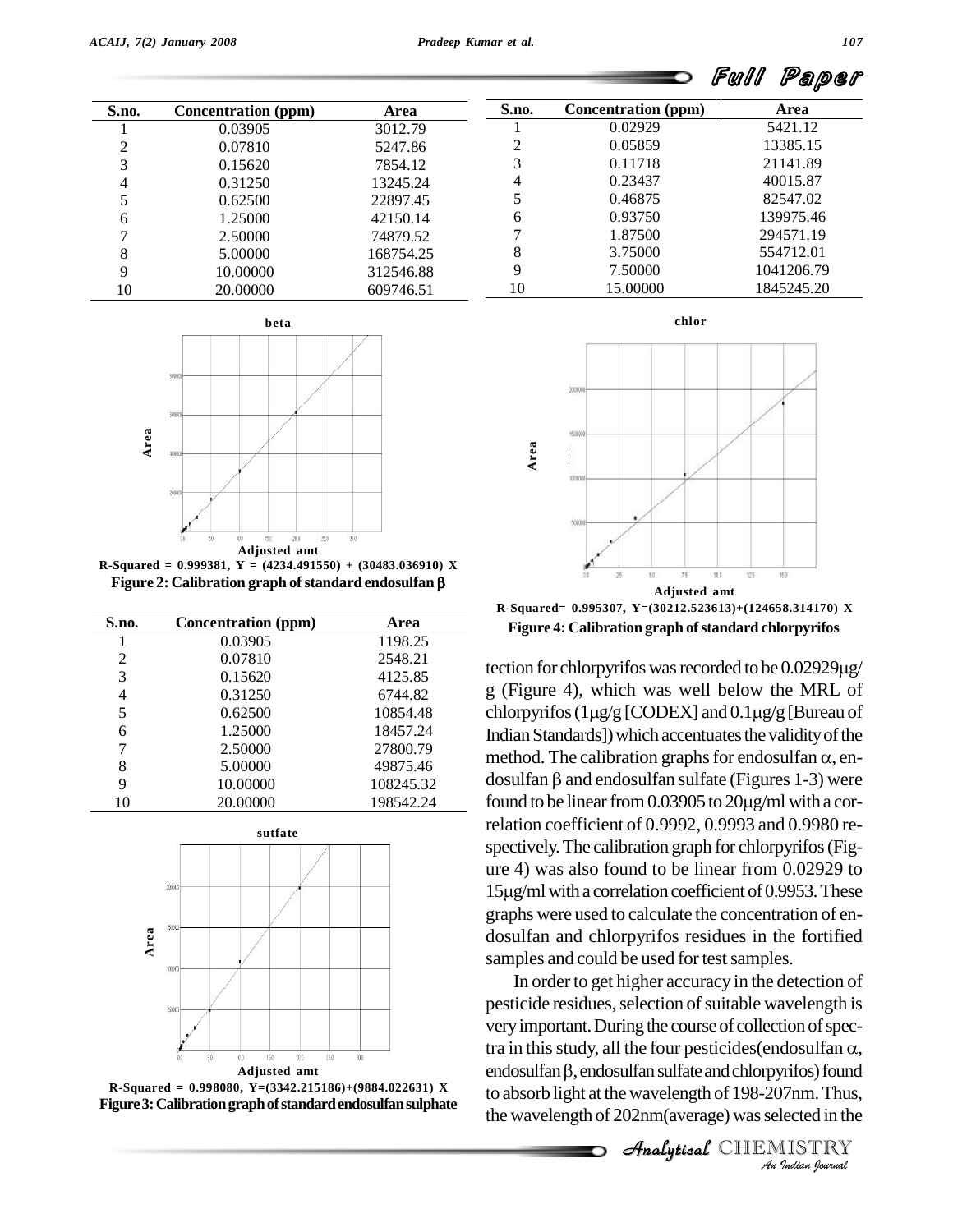

**endosulfan , endosulfan sulfate (20ppm each) and** chlorpyrifos (15ppm) together



**Figure 6 : HPLC chromatogram of sample spiked with endosulfan , endosulfan , endosulfan sulfate (20ppm each**) and **chlorpyrifos** (15ppm) together



**Figure 7 : HPLC chromatograms (superimposed) of different dilutions (ppm)** of standard endosulfan  $\alpha$ , **endosulfan , endosulfan sulfate and chlorpyrifos**

**Indian**<br>**Indianal Property Conduct**<br>**I**ndian bournal<br>*I*ndian bournal present study with a reference wavelength of 360 nm.  $\frac{En}{1}$ It yielded stable baseline, less interfering peaks and sunate goodamplitudeofthe chromatograms.Thiswavelength (202nm) has also been employed by Iorger and Smith<sup>[9]</sup>. s.E.: s

CHEMISTRY

In other studies, Reuke and Hauck **[21]** employed a wavelength of 220 nm for the detection of endosulfan residues. But in the present study, when the standards were run in the dual mode(202 and 220nm), the sensitivity recorded was higher at 202 nm compared to 220nm.

The isocratic mobile phase of acetonitrile:water (67:33) was used to perform the high performance liq uid chromatography as it showed least background interference because of low absorbance of acetonitrile in 198 to 220nm range of wavelength. This result is in accordance with the revelations of Moye **[22]**. Several workers have also used acetonitrile:water asthe mo bile phase for the detection of endosulfan **[21]** and for chlorpyrifos<sup>[23]</sup> but at slightly different ratio of 65:35. At<br>the ratio of 67:33, it was observed that all the four pes-<br>ticides (endosulfan  $\alpha$ , endosulfan  $\beta$ , endosulfan sulfate the ratio of 67:33, it was observed that all the four pesand chlorpyrifos) got eluted earlier than the one that eluted at 65:35with the same amplitude and separation of the peaks (Figures 5 and 6) giving advantage of re-<br>ducing the run time. Using this mobile phase, the pesti-<br>cides, *viz.*, endosulfan  $\alpha$ , endosulfan  $\beta$ , endosulfan sulducing the run time. Using this mobile phase, the pestifate and chlorpyrifos on an average got eluted at 14.6(14.32-14.88), 11.52(11.25-11.82), 7.94(7.69- 8.10) and 15.35(15.25-15.85) minutes(TABLE 1), respectively.

To estimate the recovery percentage of endosulfan and chlorpyrifos residues, the samples detected negative forthese pesticide residues were fortified with different known concentrations of standard endosulfan and chlorpyrifos. On HPLC analysis, the recovery percentferent known concentrations of standard endosulfan and<br>chlorpyrifos. On HPLC analysis, the recovery percent-<br>age  $(\pm$  S.E.) obtained were 83.11 $\pm$ 2.65, 96.70 $\pm$ 3.00, chlorpyrifos. On HPLC analysis, the recovery percent-<br>age  $(\pm$  S.E.) obtained were 83.11 $\pm$ 2.65, 96.70 $\pm$ 3.00,<br>84.47 $\pm$ 3.44 and 86.17 $\pm$  4.09 for endosulfan  $\alpha$ , en-

**TABLE1 : Retention time,recovery percentage and correction factor for endosulfan andchlorpyrifosin fortifiedbuffalo meatsamples**

| <b>Pesticide</b>      | <b>Mean retention</b><br>time(Min.)<br>(range) | Mean<br>recovery %<br>$(\pm S.E.)$ | <b>Correction</b><br>factor |
|-----------------------|------------------------------------------------|------------------------------------|-----------------------------|
| Endosulfan $\alpha$   | 14.6<br>$(14.32 - 14.88)$                      | $83.11 \pm 2.65$                   | 1.215                       |
| Endosulfan B          | 11.52<br>$(11.25 - 11.82)$                     | $96.70 \pm 3.00$                   | 1.034                       |
| Endosulfan<br>sulfate | 7.94<br>$(7.69 - 8.10)$                        | $84.48 \pm 3.44$                   | 1.183                       |
| Chlorpyrifos          | 15.35<br>$(15.25 - 15.85)$                     | $86.17 \pm 4.09$                   | 1.160                       |

**S.E.: Standard Error**